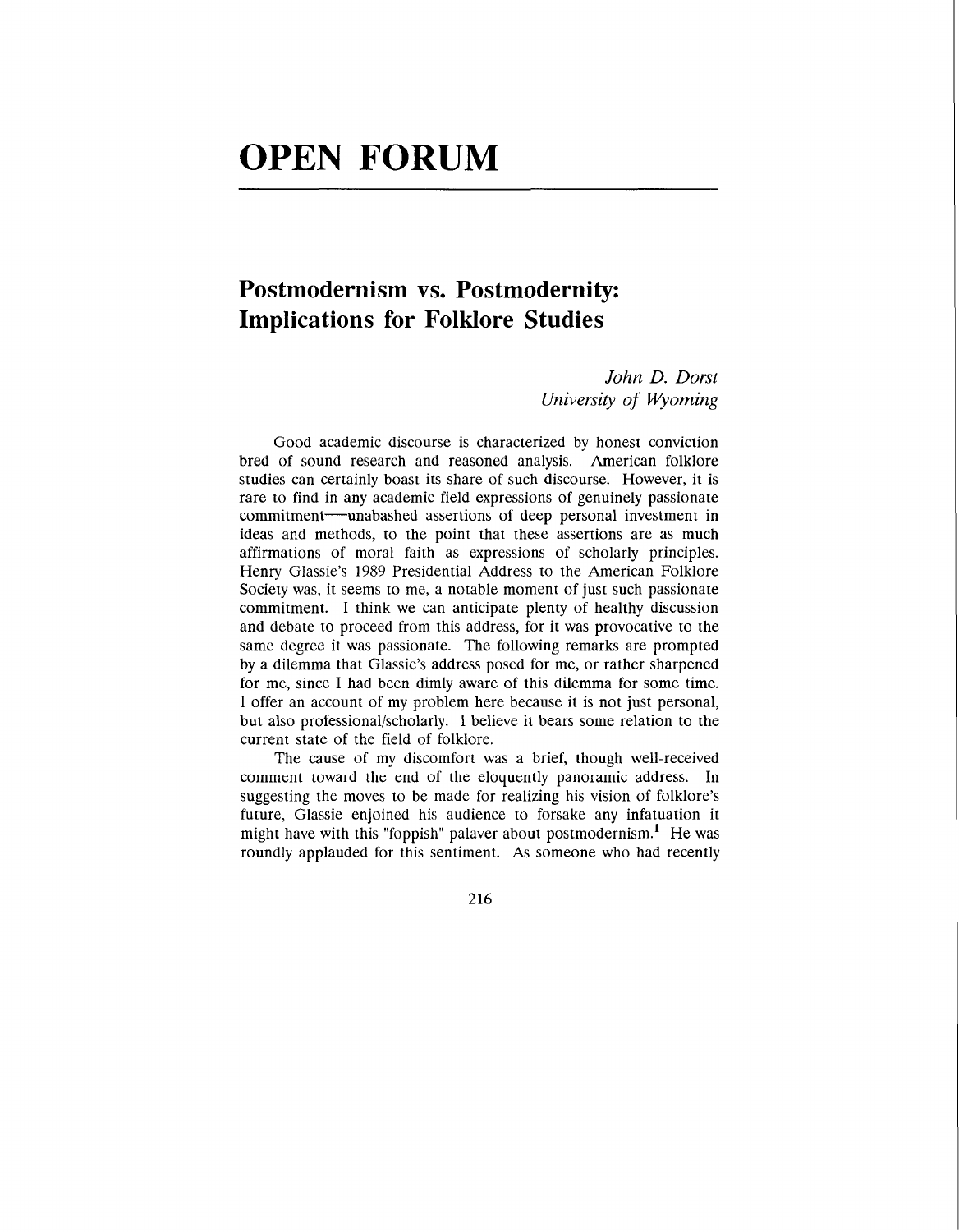committed himself in print to an interest in the so-called postmodern debate (Dorst 1989),  $\hat{I}$  felt more than a little discomfited.

Upon reflection it seems to me that my consternation was less a result of Glassie's comment, which made sense in a very specific way within the context of his previous discussion, than from the seemingly broad approval displayed by the **AFS** membership. Had American folklorists somewhere been contemplating the array of issues associated with the term postmodernism and come to the consensus implied by their applause? Where were the discussions carried on-certainly not in the pages of the familiar journals.<sup>2</sup> More likely, it seems to me, is that the audience's sentiments reflect a very general distaste, widespread in the academy, for the excesses, the arrogance and the airiness so characteristic of both postmodern discourse and discourses on postmodernity. If this is the case, then it might be useful to sort out the main "versions" of postmodernity to assess more dispassionately whether there is anything worth considering further and, more specifically, whether there is anything particularly relevant to folklorists.

Steven Connor has recently pointed out a basic distinction between two prevailing accounts of the postmodern, "one of the emergence of postmodernism out of modernism, the other of the emergence of postmodernity out of modernity" (1989:27). The former has to do with rather narrow developments in the arts and media. It refers to supposedly new cultural trends and styles typified by a highly reflexive sensibility and a tendency toward the disruption of expected stabilities in literary and visual representation, among other things. Doctorow's novels and Rauschenberg's collages are frequently cited examples. At its thinnest, this postmodernism is a self-identified (some would say self-serving) cultural movement dependent for legitimacy upon distinguishing itself from a preceding period which, by implication, it has superseded.

Given the larger context of his address, I feel justified in understanding Glassie's comment as a response to this version of the postmodern. He enjoins folklorists to find common cause with those great modernist figures in the arts (Yeats, Joyce, Kandinsky, etc.) who turned to the folk for esthetic renewal and critical perspective. Folklorists have much to gain in seeing themselves as participants in the ongoing modernist project. The apparent claim of the postmodernists that this project is at an end needs to be dismissed.

If this is a fair characterization of his point, then Glassie's admonition is apt and ought to be heeded. It does not profit folklorists to affiliate themselves with the fashionable postmodernism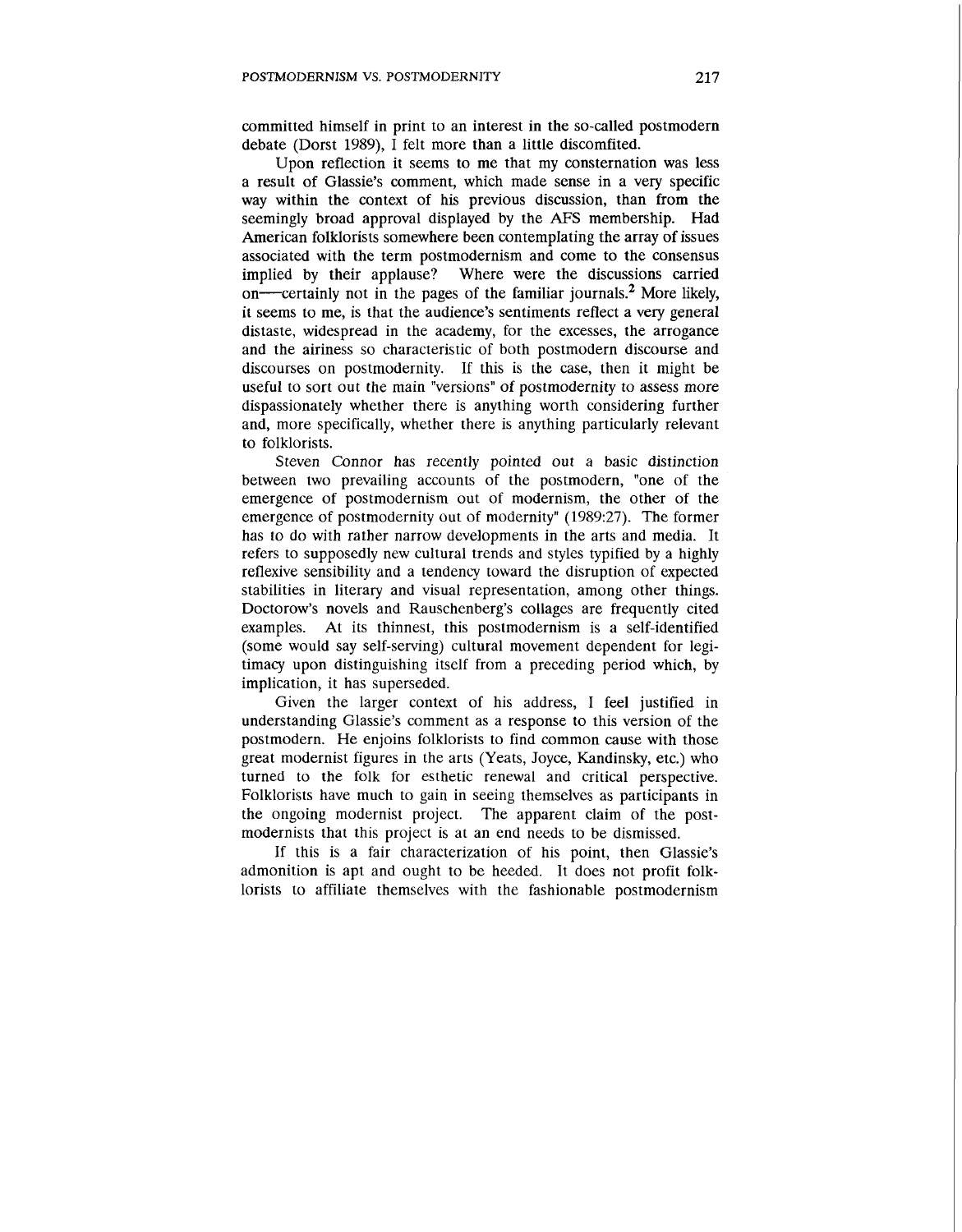defined as a self-proclaimed cultural style, though this is not to say folklorists couldn't have a legitimate analytical interest in the sociohistorical phenomenon of this self-conscious movement. It is, however, Connor's second version of the postmodern, postmodernity rather than postmodernism, that mostly deserves consideration by folklorists. Postmodernity here refers to a whole social, cultural, political and economic regime that seems different enough from the historical circumstances of thirty (twenty? forty?) years ago as to deserve its own designation. It would be more accurate, I think, to refer to the social and historical circumstances of advanced consumer capitalism than to postmodernity, but in the interest of economy this tag is not a bad one. It is acceptable in part precisely because the concept designated is not wedded to the word, as it is in the case of postmodernism.

It is my assumption that folklorists have a legitimate interest in the conditions of their own historical moment. This being the case, we need to entertain new possibilities for our objects of analysis and new concepts appropriate to these objects. We especially need new ways of understanding how unprecedented commodity forms and relations are affecting those domains that we generally consider our bailiwick as folklorists, namely, the vernacular spheres of experience. It seems to me no longer adequate, for example, simply to see vernacular culture and consumer or commercial culture as straightforward antagonists. This model seems to be a convention of our field that leads us to construct a certain range of scenarios to describe cultural dynamics: commercial culture displaces or destroys folk culture, or commercial culture commodifies, and thereby appropriates folk expression, or, folk culture heroically resists and perhaps evades the corrosive effects of the commodity, or, most interesting, folk culture finds ways to appropriate the dominant culture and turn it against itself.

These processes certainly do operate, but the models we apply to describe them no longer cover the full range of possibilities. New forces and relations of production, new technologies and mechanisms, new institutions and agents, and ever more refined manifestations of the commodity are making possible unprecedented social and cultural arrangements. For example, under the conditions of postmodernity, the spirit of commodity seems capable of penetrating to the very core of the vernacular domain and installing itself there comfortably, without either disrupting that domain or being appropriated by it. Rather than a commodification of the vernacular, advanced consumer capitalism allows for, and perhaps even requires, a vernacularization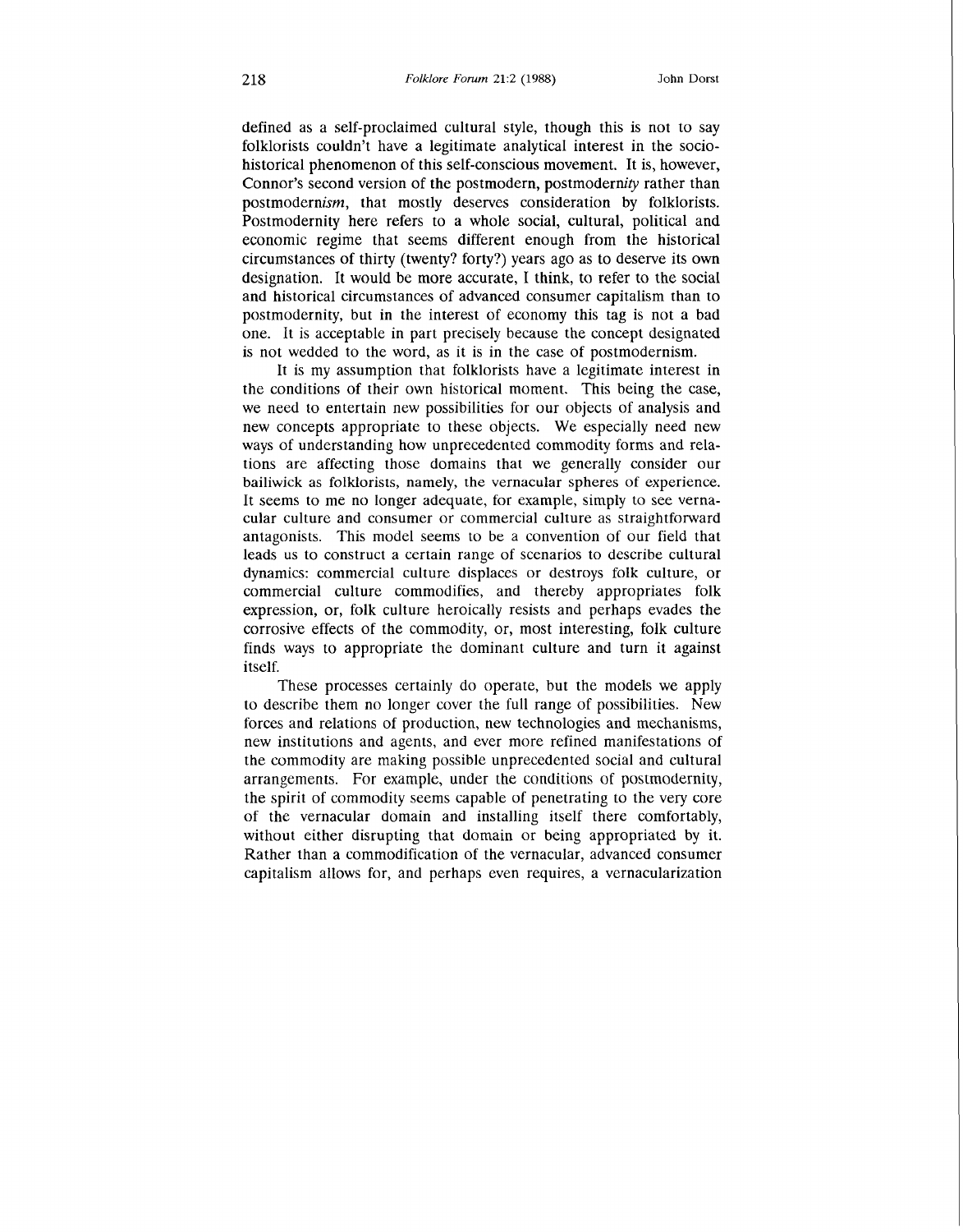of the commodity. This process, and others related to it, ought to be of concern to folklorists.

And the case of Connor's second version of the postmodern as a legitimate interest for folklorists can be made not just on the grounds that we need to keep vigilant for emergent cultural conditions, but also in the recognition that we have something to offer that is currently lacking in the postmodern debate. We could bring to this debate the ethnographic expertise and the sensitivity to cultural specificities that are now so conspicuously absent. Without question the most cited theorist of postmodernity as a historical formation is Fredric Jameson. In his seminal statement (1984), Jameson's method is to isolate instances from the arts and media which display the characteristic traits of postmodern expression and experience: preoccupation with surfaces, emotional depthlessness, schizophrenic concentration on the present moment, rampant historicism through the superficial evocation of past styles, and so on. He then associates these properties in some vague way with the forces of multinational capitalism.

Most discussions of postmodernity operate at this level. By bringing to bear a sophisticated attention to ethnographic specificities in local circumstances, folklorists could enrich the conversation immeasurably. If the term postmodernity names something real in our historical experience, then its operations must be manifest in actual situations, with particular forms mediated by concrete institutions. This is where folklorists could appropriately enter the discussion. It is certainly a position not currently occupied.

The agencies of postmodernity also have implications for our considerations of folklore in the narrow sense of genres, texts and performances. In particular, the increasingly complex information technologies should cause us to reconsider some of our received wisdom. For example, the conflicting notions that, on the one hand, mass communications tend to supplant folk expression and, on the other, that these mass channels are merely neutral conduits allowing for faster and wider dissemination of folklore, both ignore the possibility of a more radical transformation. They miss the point that forms we associate with folk expression are coming to inhabit entirely new kinds of social space, ones in which our assumptions about text, context and performance are confounded.

It seems to me now that the most important thing I took with me from Henry Glassie's address was his reminder that the modernist project was (and is) at its heart a critical project, one concerned with judgment and transformation. The postmodernist enterprise, certainly